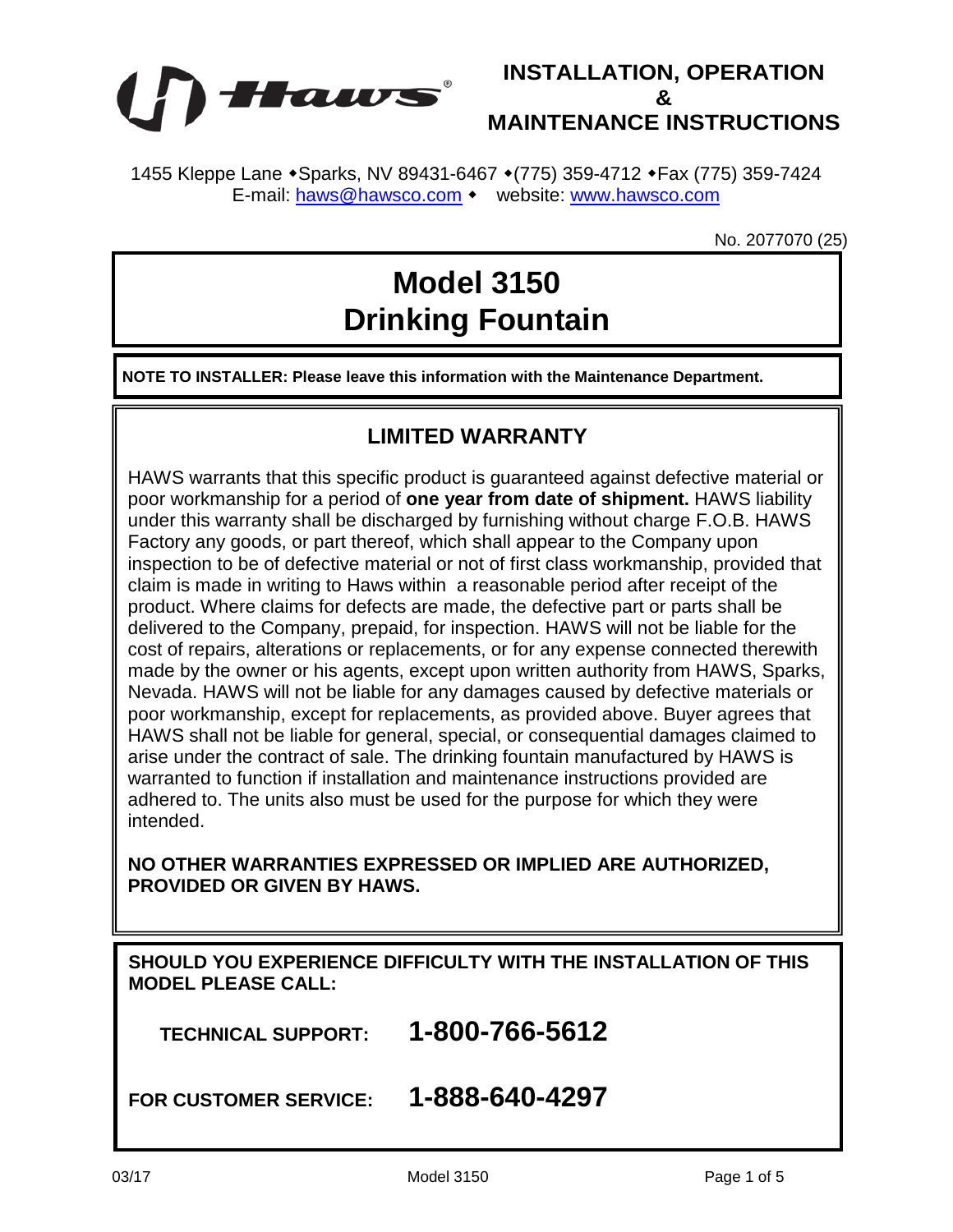**RECOMMENDED TOOLS:** Hack saw, pipe joint sealant, screwdriver, level, 12" adjustable wrench, 10" pipe wrench, 5/64" hex key wrench, 9/16", 1/2", 7/16" socket wrench or open end wrench.

**LOCATION OF UNIT:** The Model 3150 Drinking Fountain is a wheelchair accessible drinking water facility. The height dimensions shown, meet current ADA requirements. When installing this unit, local, state or federal codes should be adhered to. If height other than shown is required, then dimensions must be adjusted accordingly.

**SUPPLY LINE:** The minimum recommended line size is 1/2"IPS with 30-90 psi (2-6 ATM) flowing pressure. Where sediment or mineral content is a problem, an inlet filter is recommended.

**PLUMBING CONNECTIONS:** Inlet is 1/4" IPS male fitting. Waste outlet is female 1-1/2" Slip PVC.

**MAINTENANCE:** Periodically clean the strainer. Refer to 5874 Series Valve Operation and Maintenance Sheet for more information.

| <b>TROUBLESHOOTING</b> |                            |                    |                                                                                                                                                                                                                                                                                                    |
|------------------------|----------------------------|--------------------|----------------------------------------------------------------------------------------------------------------------------------------------------------------------------------------------------------------------------------------------------------------------------------------------------|
|                        | <b>PROBLEM</b>             |                    | <b>REPAIR CHECKLIST</b>                                                                                                                                                                                                                                                                            |
|                        | Insufficient bubbler flow. | $C_{\rm{f}}$<br>d. | 1a. Check that inlet screwdriver stop<br>valve is wide open. Turn<br>counterclockwise.<br>b. Verify minimum 30 psi flowing supply<br>pressure.<br>Clean strainer. See 5874 Series<br>Valve Manual.<br>Adjust valve to increase flow. Use<br>front adjust screw or see 5874 Series<br>Valve Manual. |

## **General Notes:**

Before tightening nut and ferrule assembly, push tubing into fitting until it bottoms out to ensure correct engagement with O-Ring.

For more information on Haws Products, please see our website: [www.hawsco.com](http://www.hawsco.com/)

© 2017 Haws Corporation – All Rights Reserved

HAWS® and other trademarks used in these materials are the exclusive property of Haws Corporation.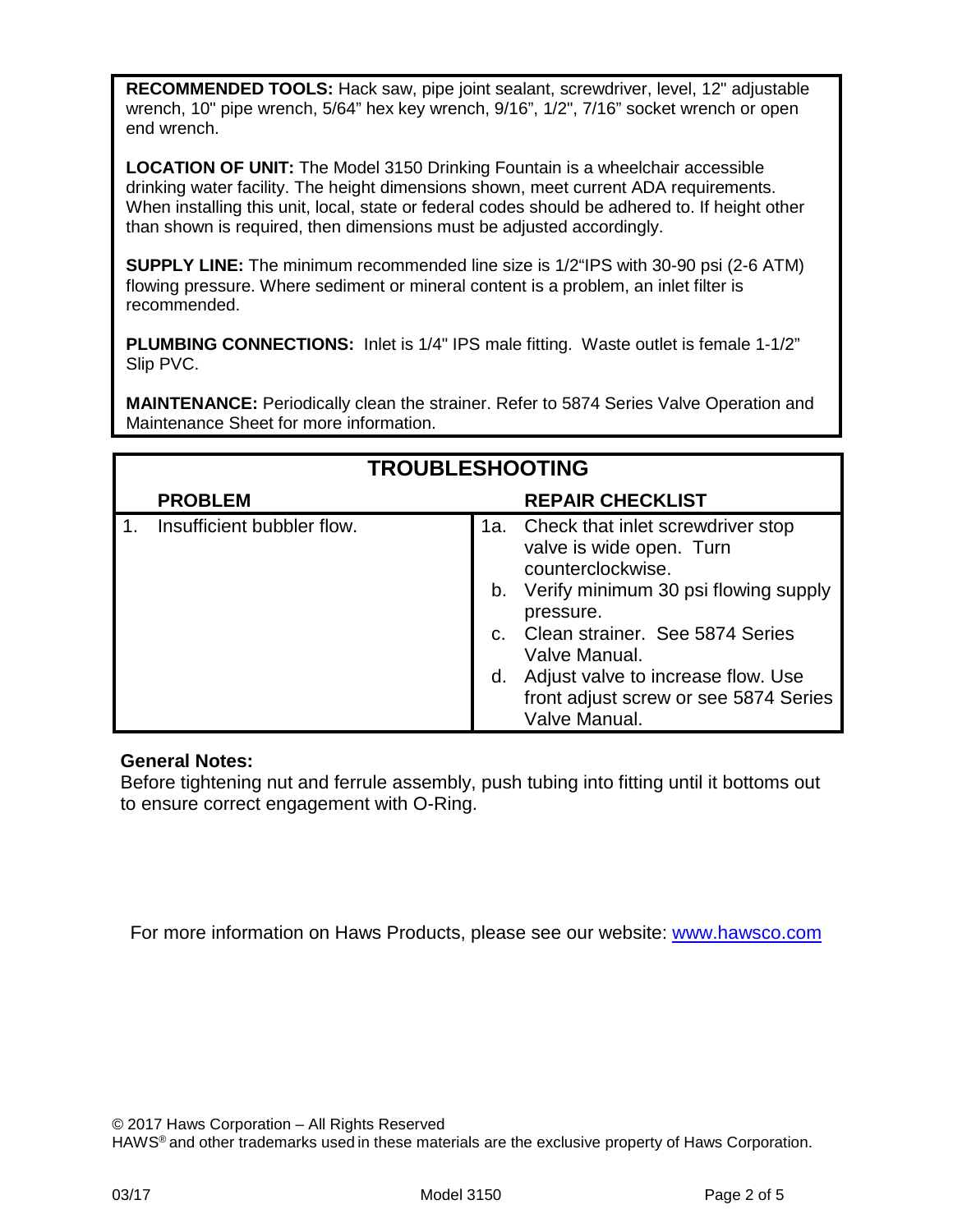

© 2017 Naws Corporation - All Rights Reserved

HAWS  $@$  and other trademarks used in these materials are the exclusive property of Haws Corporation.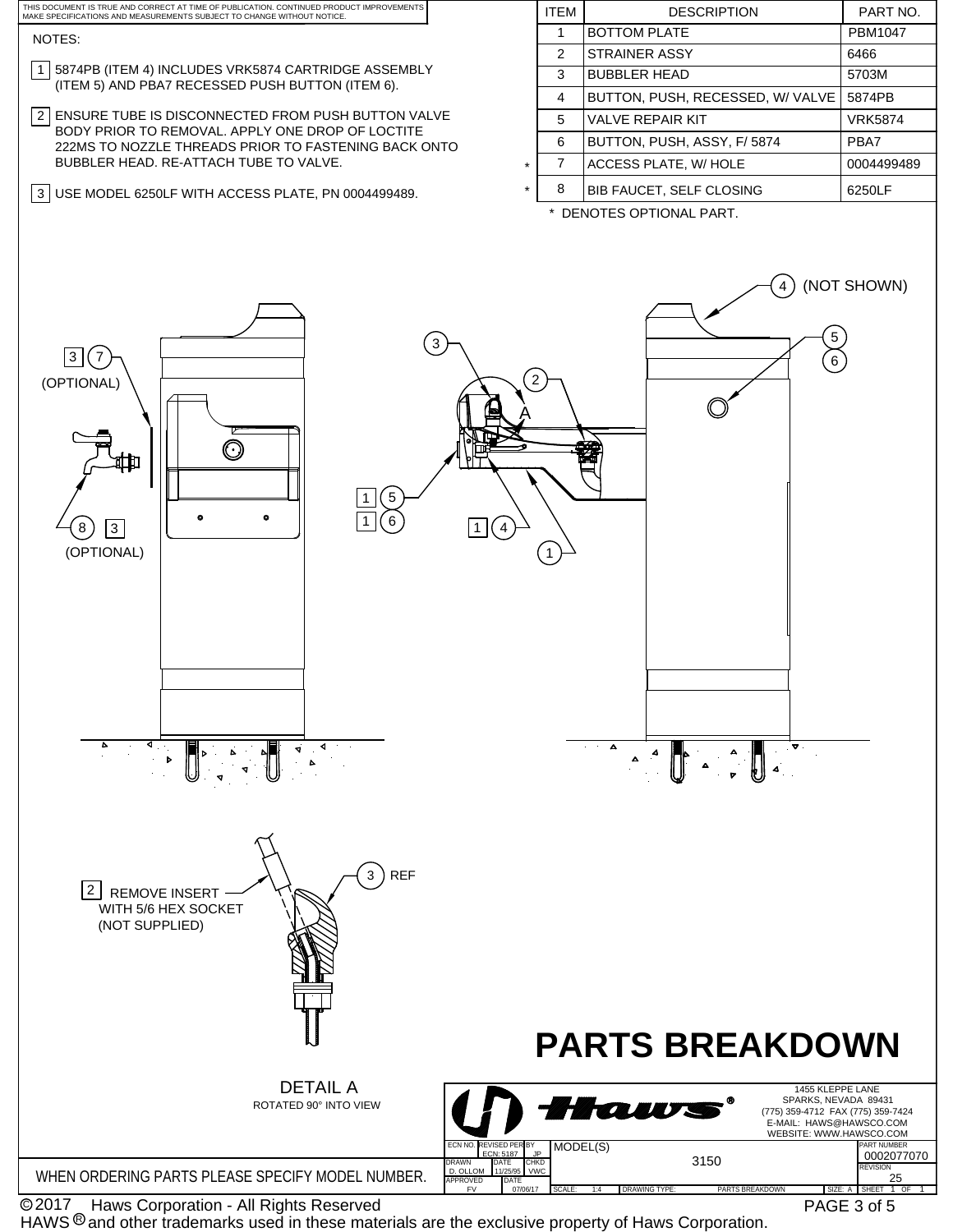![](_page_3_Figure_0.jpeg)

@2017 Haws Corporation - All Rights Reserved. HAWS<sup>®</sup>and other trademarks used in these materials are the exclusive property of Haws Corporation.

PAGE 4 of 5